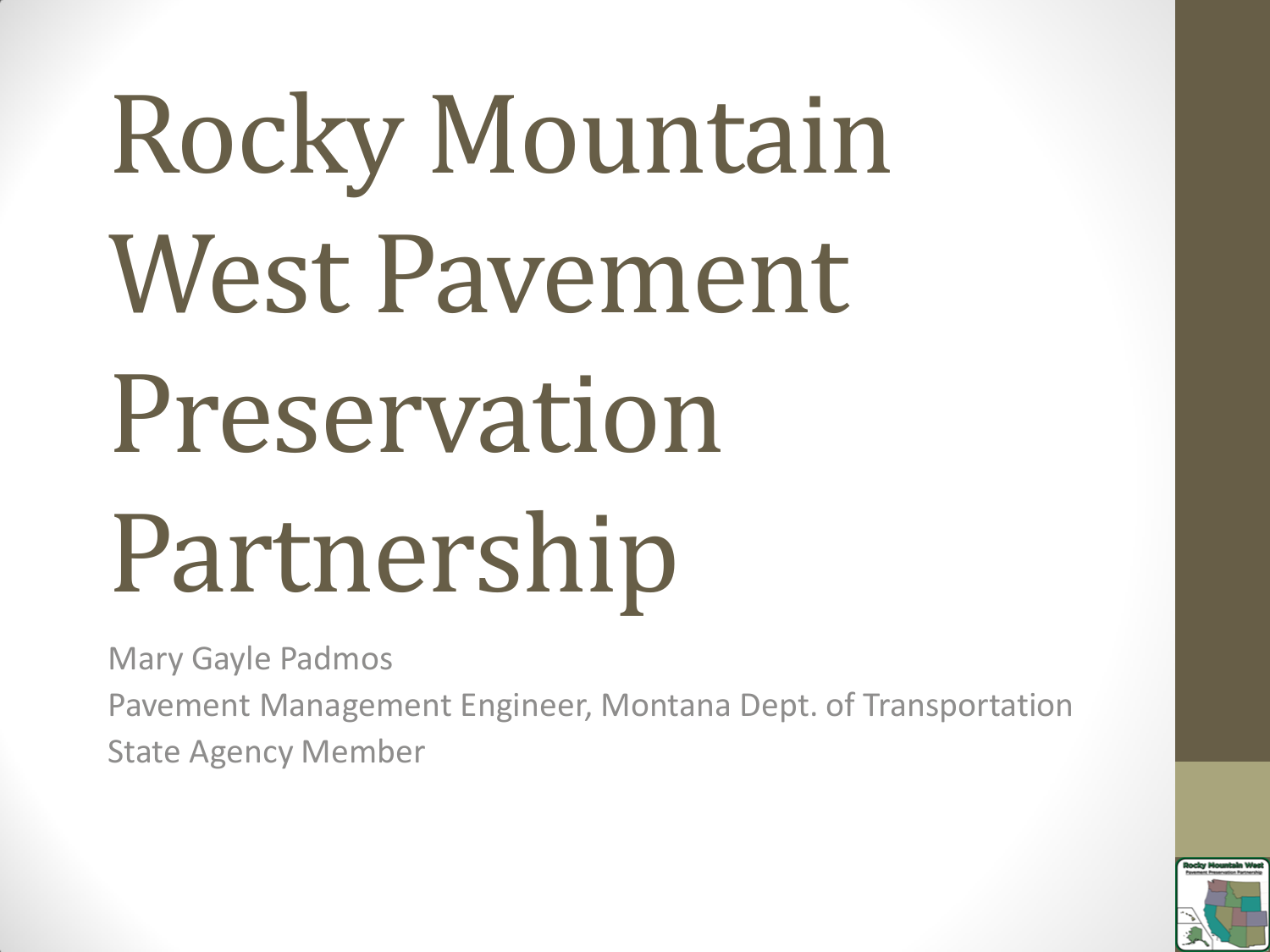### State Agencies

- ■Alaska Department of Transportation
- ■Arizona Department of Transportation
- ■California Department of
- Transportation
- ■Colorado Department of
- Transportation
- ■Hawaii Department of Transportation
- ■Idaho Department of Transportation
- ■Montana Department of

**Transportation** 

- ■Nevada Department of Transportation
- ■New Mexico Department of Transportation
- ■Oregon Department of Transportation
- ■Utah Department of Transportation
- ■Washington State Department of Transportation
- ■Wyoming Department of Transportation



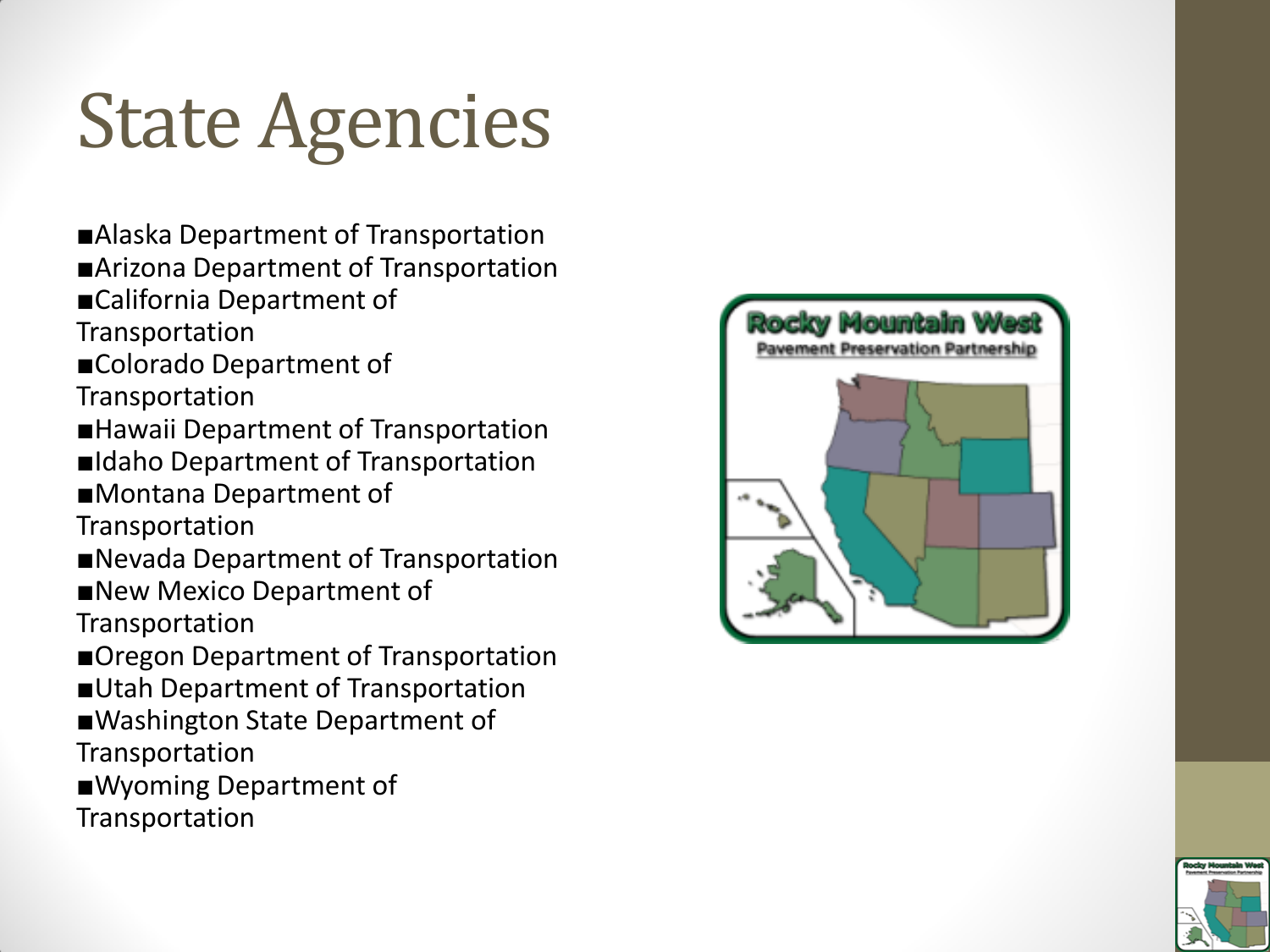#### Other members

#### • Local agencies

- City and County of Denver
- County of Riverside
- Regional Transportation Commission
- Metropolitan Transportation Commission

#### • Industry - Regional

- Crafco, Inc.
- CTS Cement Manufacturing Corporation | Rapid Set
- Western Emulsions Inc.
- Wright Asphalt
- Simon Contractors
- Holbrook Asphalt
- **Intermountain**

#### • Academia

- California Pavement Preservation Center
- Federal Highway Administration
- University of Nevada, Reno

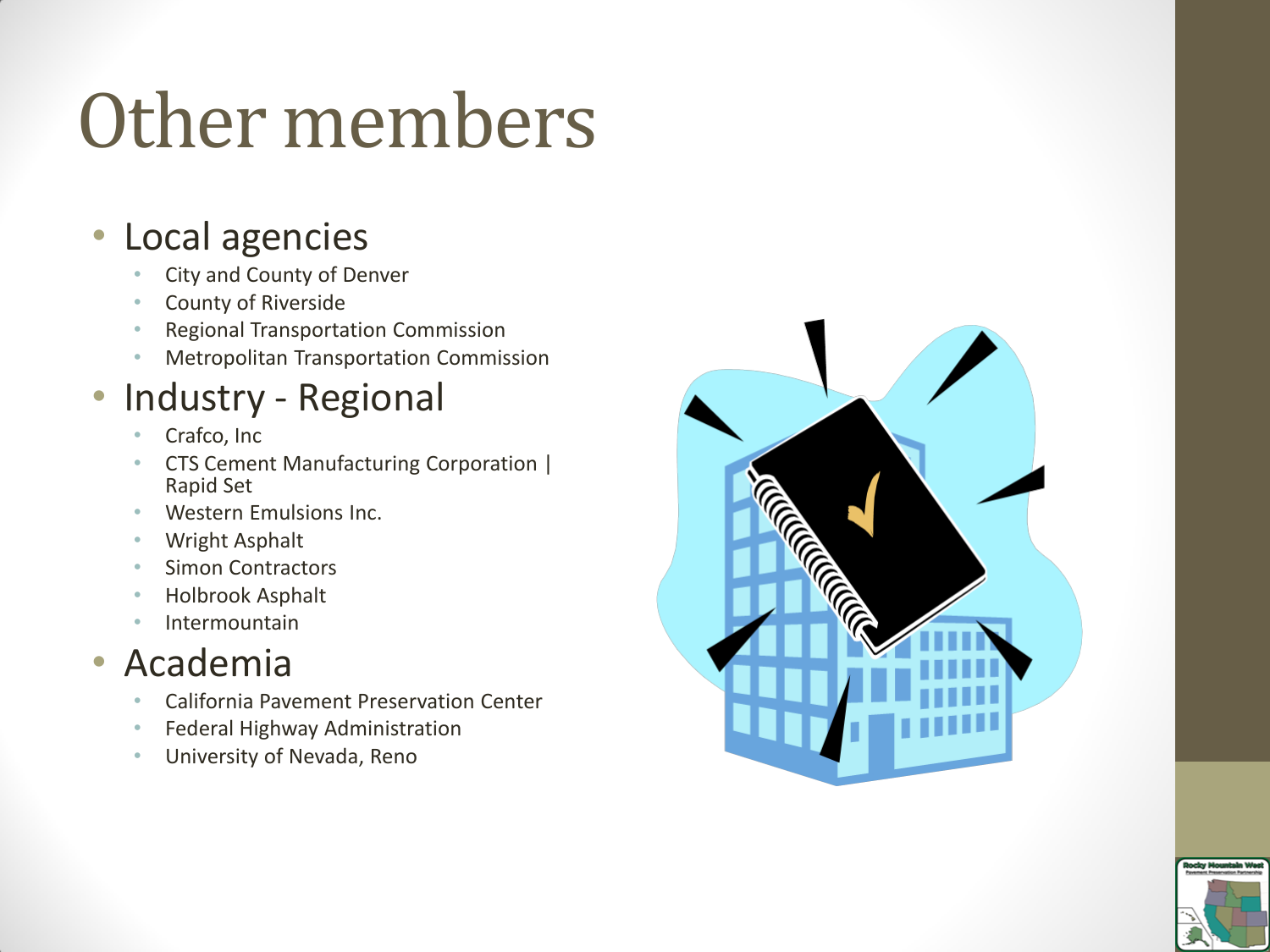#### Board Members

- State and local agencies
- Industry , academia and FHWA

#### **Steering Committee**

| <b>Name</b> | Organization                                          | Role                 |
|-------------|-------------------------------------------------------|----------------------|
| Anita Bush  | Nevada DOT (State Agency Member)                      | Chair                |
| Mike Santi  | Idaho Transportation Department (State Agency Member) | Vice-Chair           |
|             | Michael San Angelo Alaska DOT (State Agency Member)   | Secretary/Treasurer  |
| Pat Kennedy | City of Denver (Local Agency Member)                  | Immediate Past Chair |

#### **Additional Directors**

| Name                 | Organization                   | Role                |
|----------------------|--------------------------------|---------------------|
| Mary Gayle Padmos    | Montana DOT                    | State Agency Member |
| Steve Henry          | Colorado DOT                   | At-Large Member     |
| Ron Youngman         | ACPA CO/WY Chapter             | At-Large Member     |
| Mark Beatty          | Holbrook Asphalt               | Industry Member     |
| Evan Heniger         | Simon Contracting              | Industry Member     |
| Gary Hicks           | <b>CPPC</b>                    | Academic Member     |
| <b>Steve Mueller</b> | Federal Highway Administration | Ex-officio Member   |

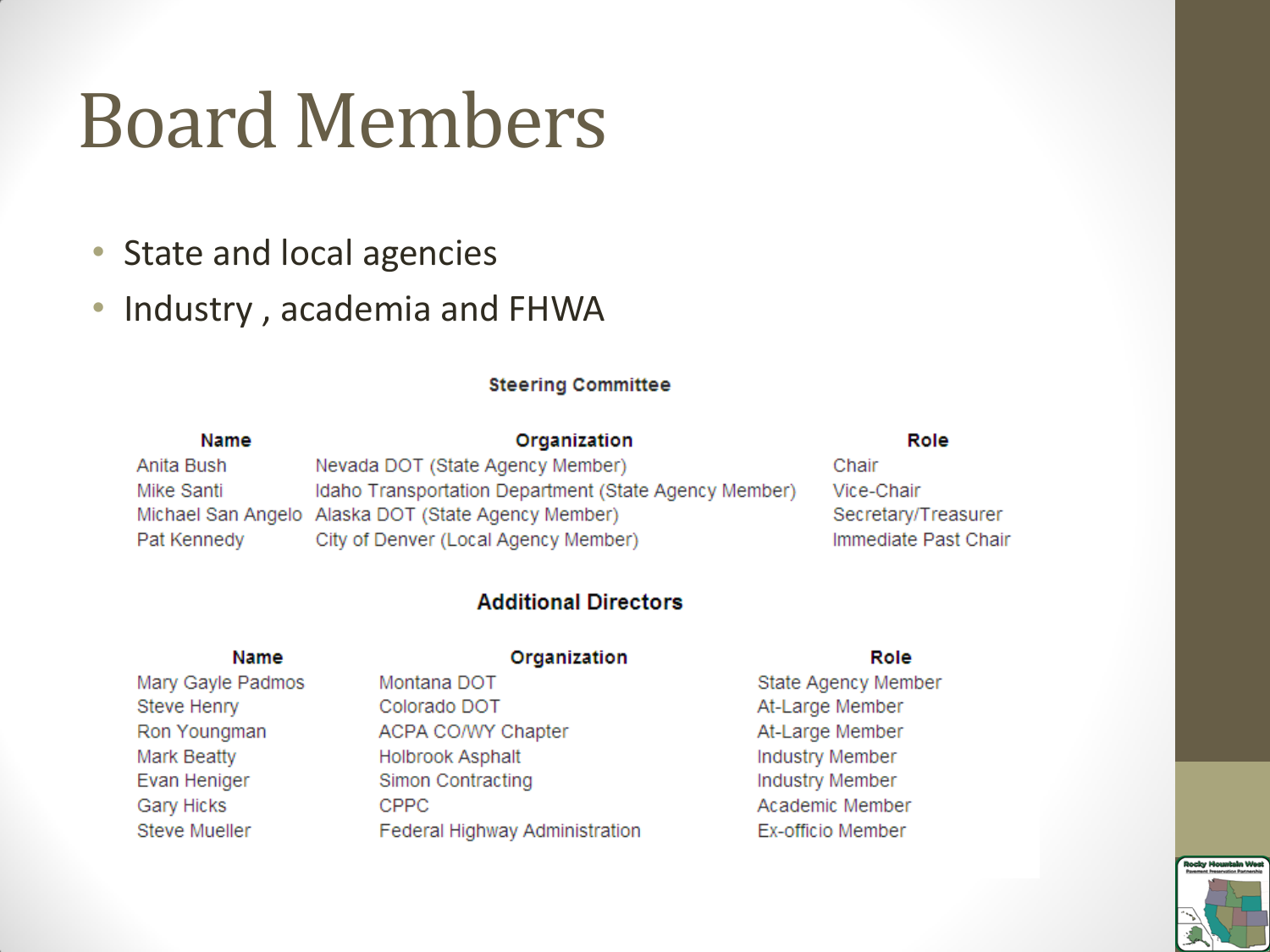# Activities Completed or Underway

- Task groups
	- MAP 21 report
	- Research
	- Specifications and guides
	- Promotional
	- Communication and Terminology
	- Cost Effectiveness

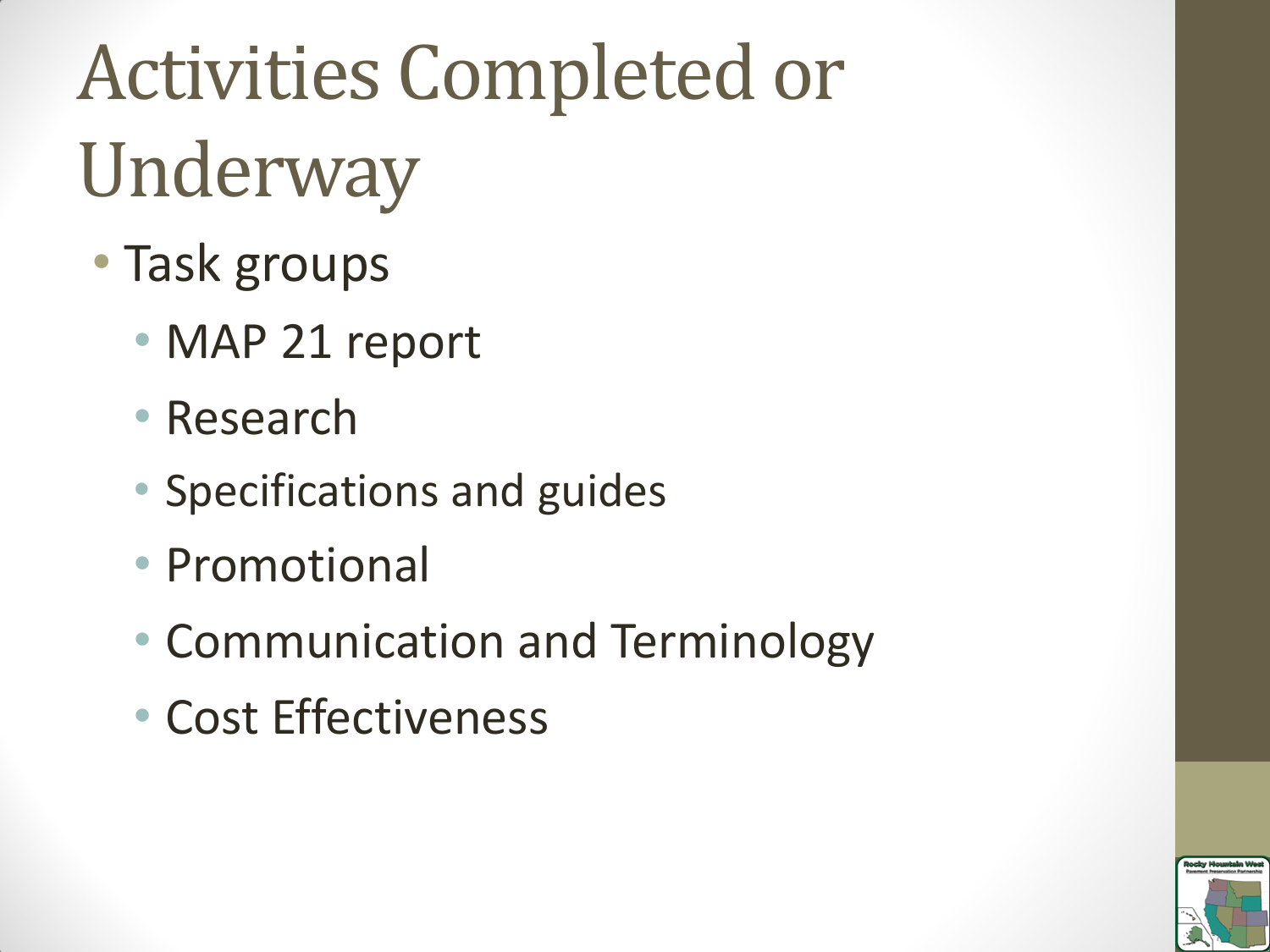#### Map 21 Performance Measures

- Task force formed at meeting in Nashville, TN August 2012
- Lloyd Neely UDOT and Steve Mueller FHWA group leaders
- Conference call in November 2012 with 10 participants including Thomas Van from FHWA's Office of Asset Management.
- Reviewed AASHTO Subcommittee on Performance Measurement's recommendations for MAP-21 performance measures
- Most states agreed with IRI as a possible measure but did not agree with using ProVal for system level data.
- Other factors to be considered included friction skid index, percent of network sealed, rut (consistent measurement), and using data from pavement management systems not HPMS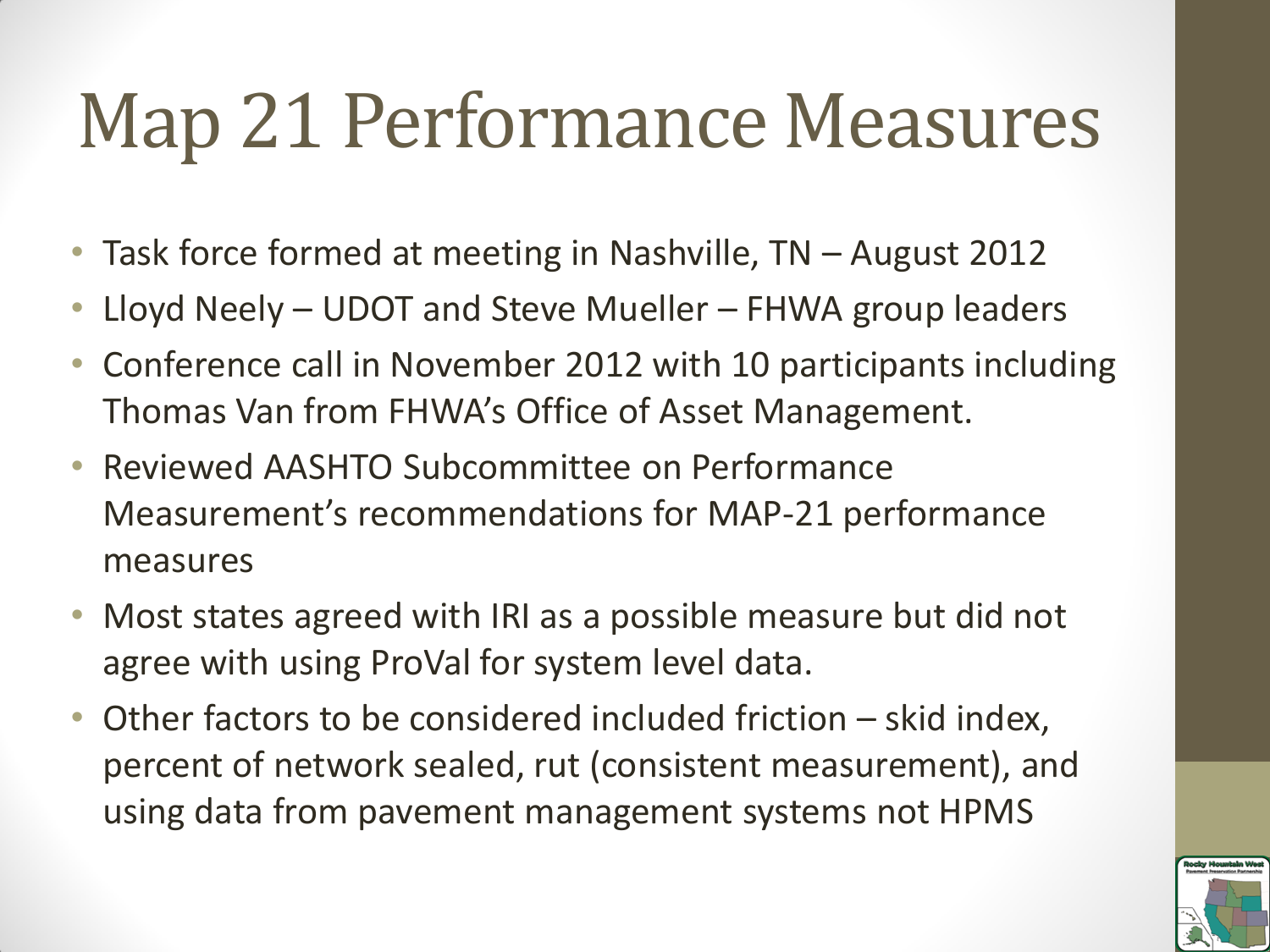#### Research Task Force

- Contacted other Partnerships for research contact information request
- Survey Results
	- Identify agencies either conducting or sponsoring pavement preservation research:

*AK (2); NV (2); WA (3)*

• Identify the top two Research Needs related to Pavement Preservation in your DOT or Agency: *included Service Life/benefit; Materials; Performance and Pavement Management*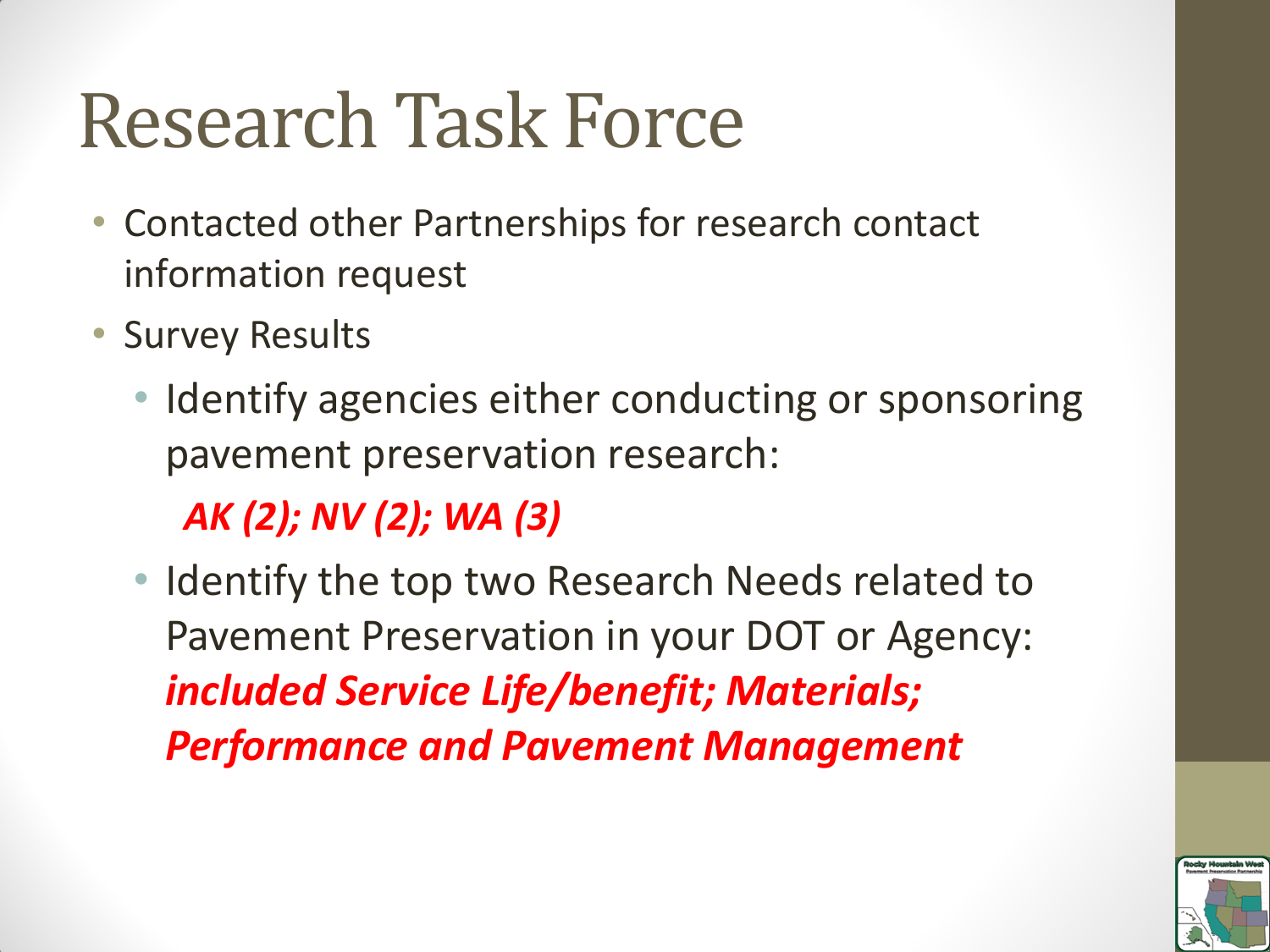#### Research Task Force (cont)

- Identify Pavement Preservation Treatments DOT or Agency use and if used as Regular Maintenance Treatments and or Pavement Preservation Treatments: *11+ responses Chip Seal/Crack Seal/Overlay;* 
	- *8 – 10 responses Fog Seal/Slurry Seal/Microsurface; Concrete:*
	- *11+ Joint sealing and diamond grinding;*
	- *8 -10 responses Load Transfer Restoration*
- Agencies currently tracking Pavement Management System the 'Service Life' of Pavement Preservation Projects: *NM, WA, WY*
- Rating the overall success (quality and workmanship) of Pavement Preservation Projects constructed in your DOT or Agency:

#### *8 Almost always successful*

• DOT or Agency participation in a Regional Pavement Preservation Partnership: *12 yes*

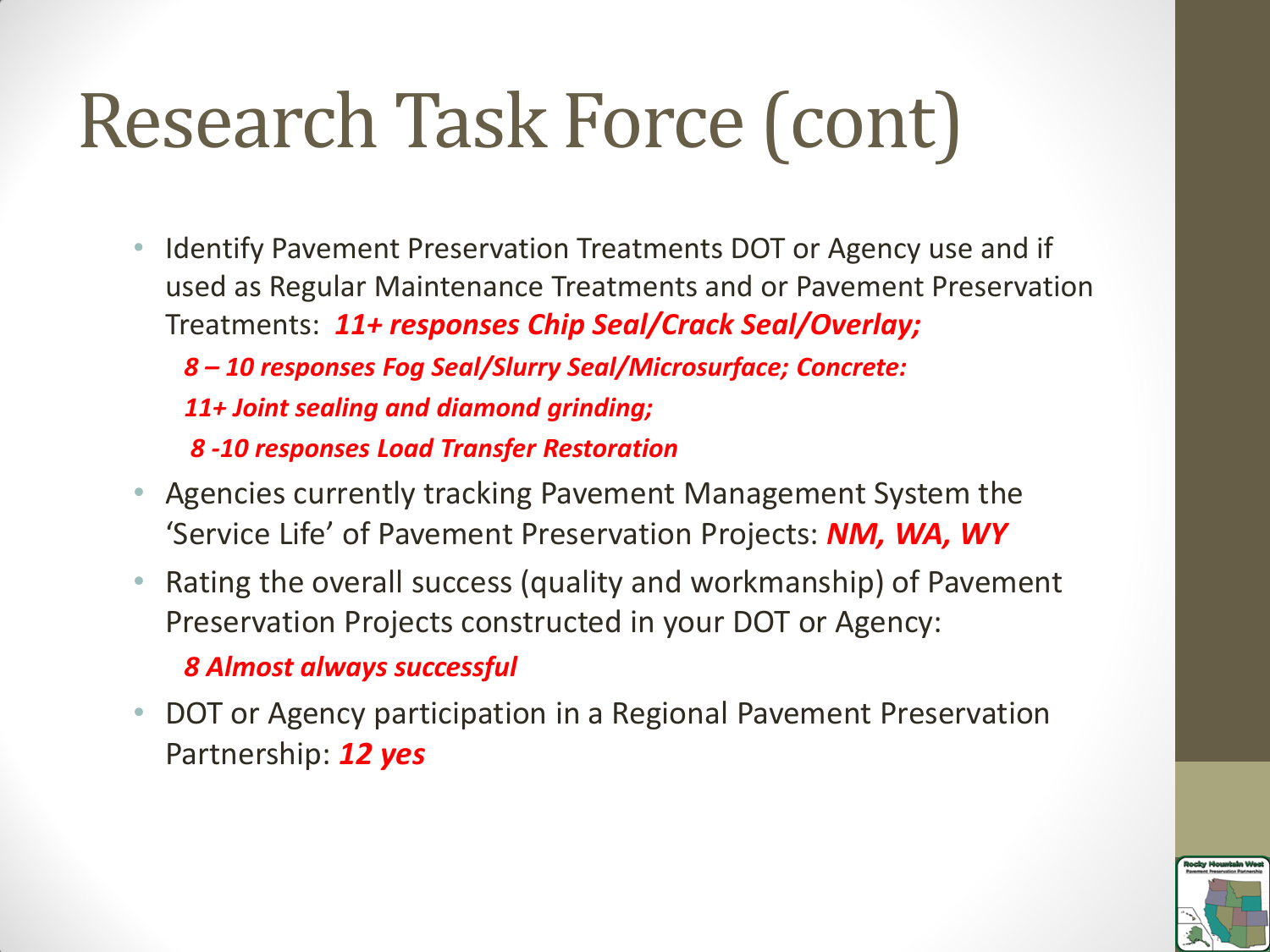### Chip Seal Specifications and Guidelines

Scope: To develop standardized emulsion specifications and collect best practice guidelines.

- **Phase 1: Emulsion Specifications**
- Regional agencies polled for chip emulsion specifications.
- Specifications for chip seal emulsions completed in 2011. These specifications include: CRS-2, CRS-2H, and CRS-2P with latex and solid polymer.
- **Phase 2: Best Practices**
- Best practices information collected.
- The task group is working on how to make this information available.

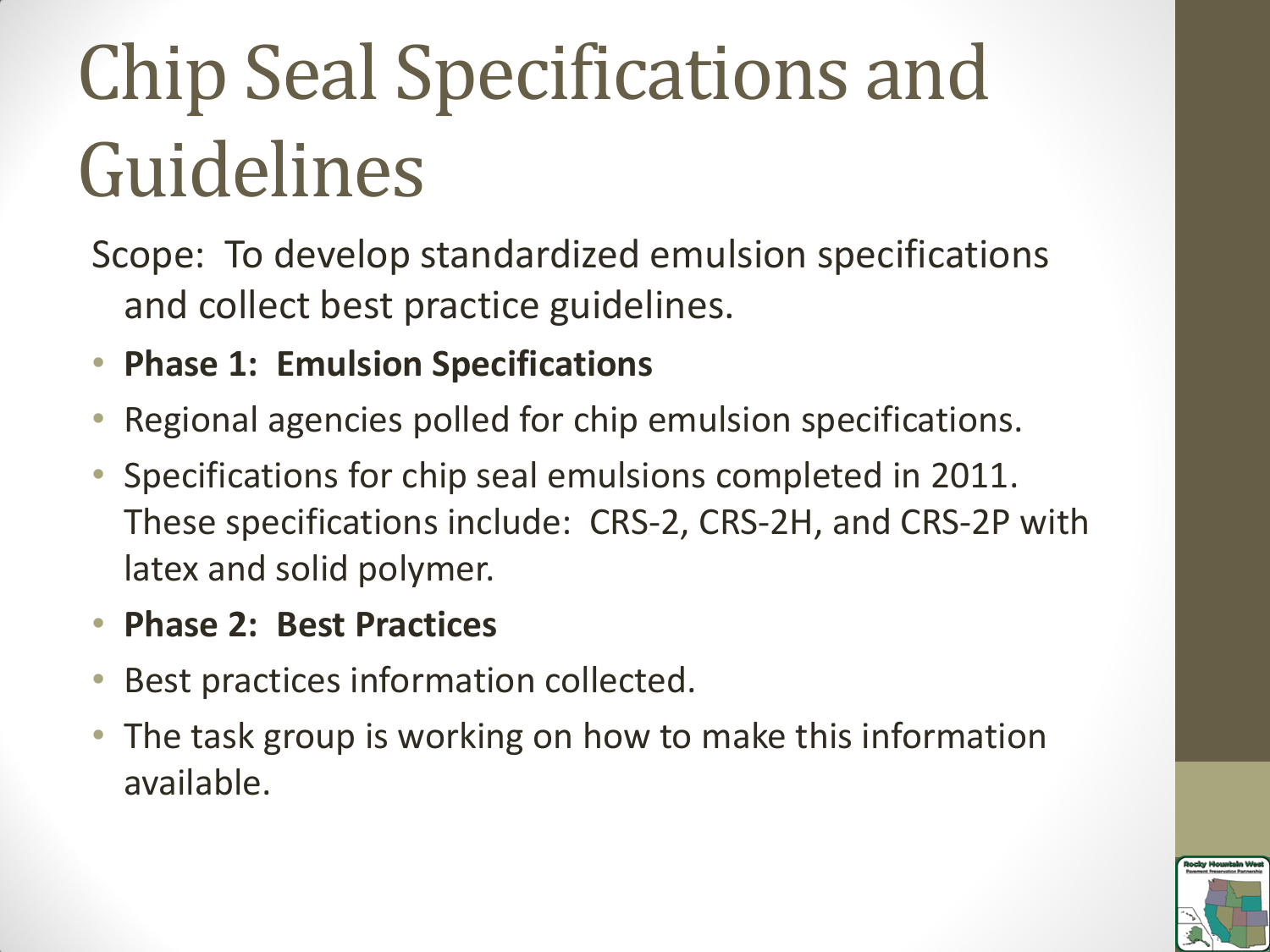#### Promotional Task Force



- Developed presentation 2011
- Assembled case studies for savings using pavement preservation
- Identifying marketing plan for MPO's and Local agencies
- 86 presentations

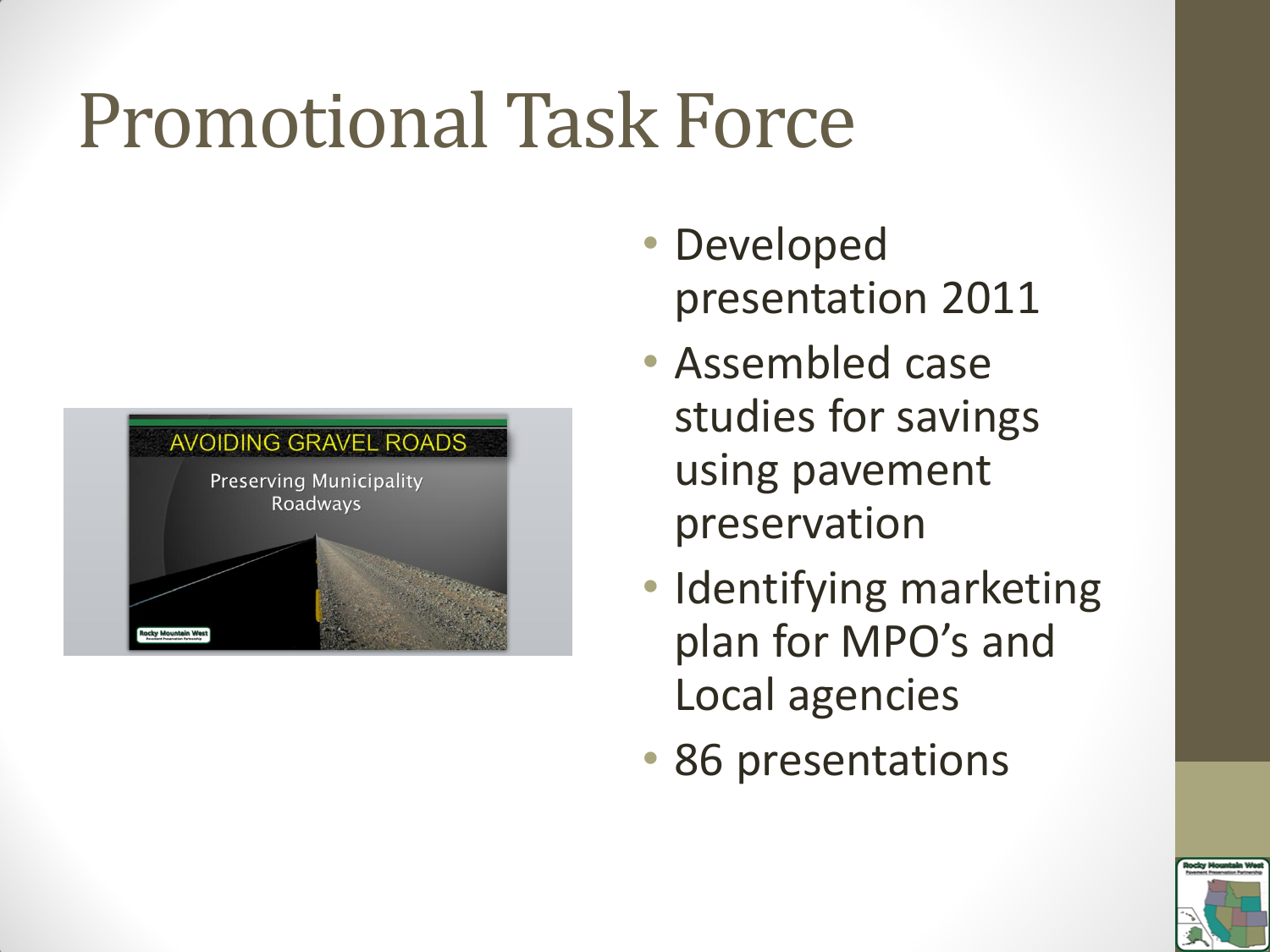#### Cost Effectiveness

Scope : Quantify the benefits of pavement preservation treatments.

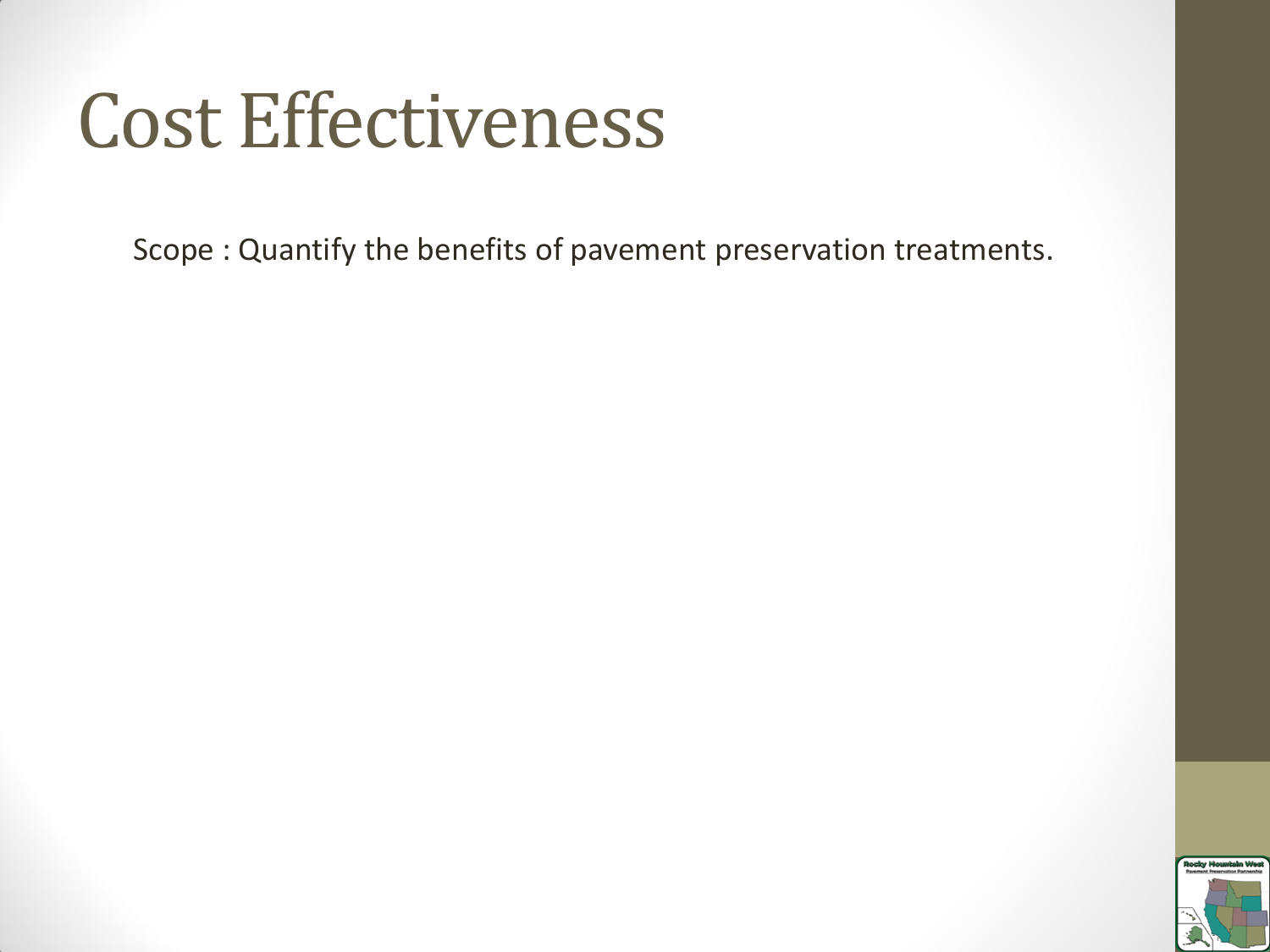# Communications and Terminology

Scope : Develop a dictionary of pavement preservation terminology used by member states.

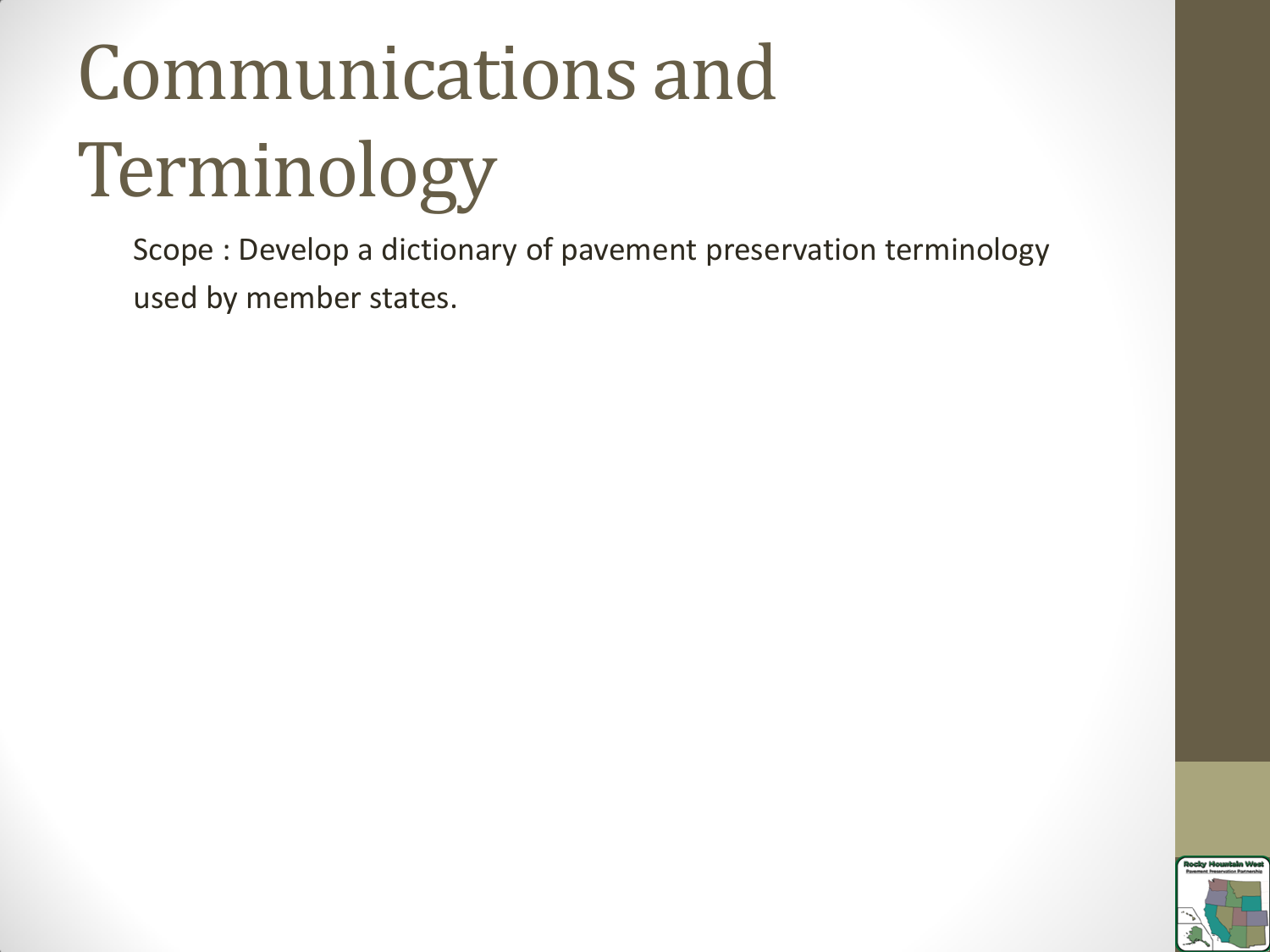### 2013 Annual Meeting

- Anchorage, Alaska
	- October  $7 9$ <sup>th</sup>
- Pavement Preservation and Asset Management
- Risk Management
- MAP  $-21$  and Performance Measures
- Technical sessions
	- Friction
	- Chip Seals
	- **Materials**
	- Concrete preservation